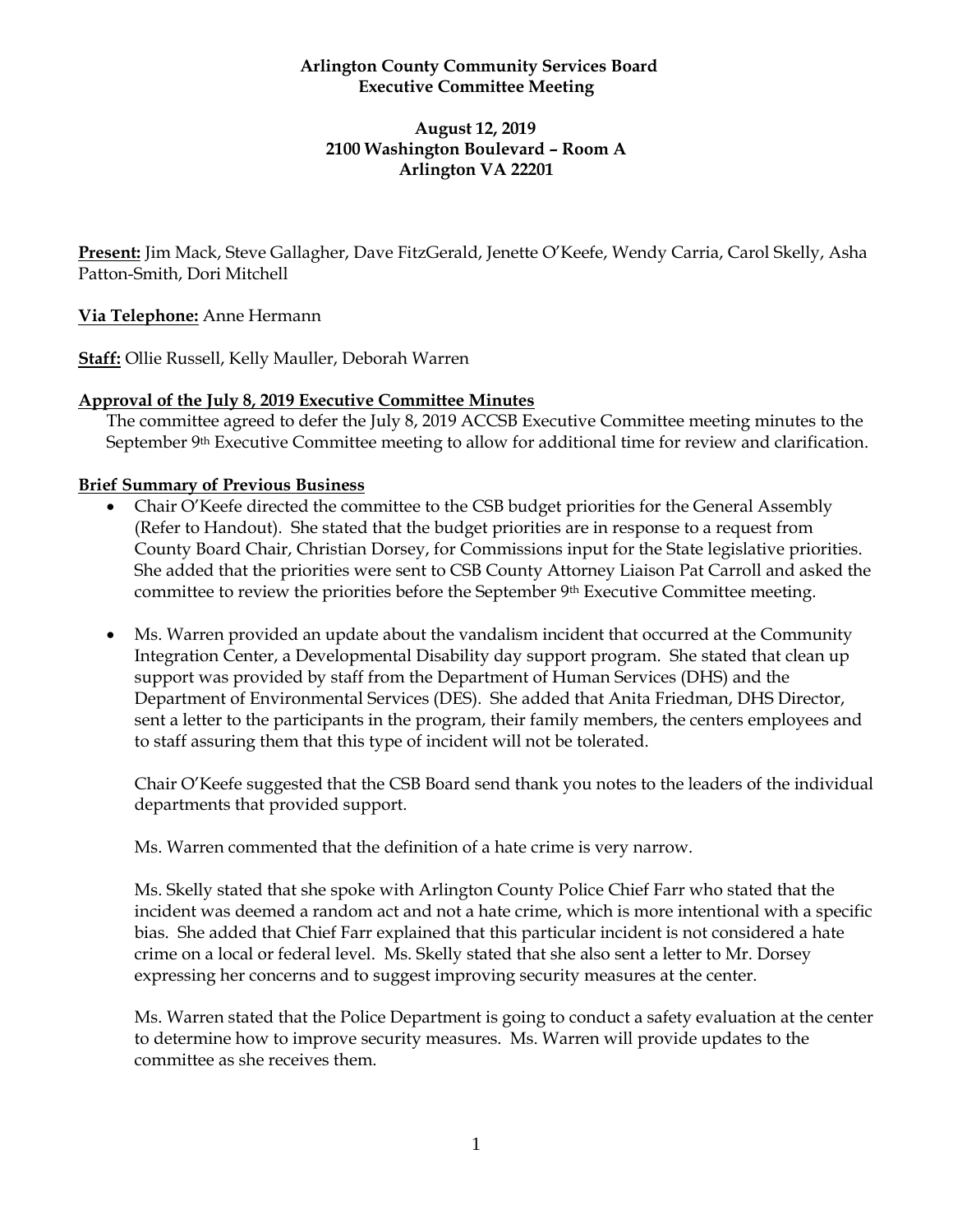## **CSB Executive Director's Report**

• Ms. Warren provided an update about StepVA. Step VA is the regulations going forward to strengthen the entire CSB system so that there is more consistency in services across the State. She stated that the next StepVA Advisory Council (STAC) meeting is scheduled for July 19<sup>th</sup>. Ms. Warren noted that STAC is determined to execute State Commissioner Dr. Melton's vision. Dr. Melton recently passed away. She stated that STAC is considering how to allocate \$7.8 million in funding for crisis services for the entire state.

Mr. FitzGerald asked who appointed Dr. Melton. Ms. Warren responded that Secretary of Health and Human Resources, Dr. Carey appointed Dr. Melton.

• Ms. Warren reported out about Arlington County's proposed Behavioral Health Docket. She stated that two public forums to discuss the proposed docket have been scheduled; August 15th at Central Library hosted by the Arlington Mental Health & Disability Alliance (AMHDA), and September 5<sup>th</sup> at 2100 Washington Boulevard hosted by DHS.

Ms. Warren stated that she and Ms. Friedman have a meeting scheduled with new Commonwealth Attorney, Parisa Tafti, on August 13th to orient her to DHS and provide a tour of the DHS complex.

• Ms. Warren reported that the Group Homes RFP was submitted to the County Attorney's Office, with final revisions, on Tuesday and that she requested notification of completion of their review.

## **CSB Organizational Plan**

Chair O'Keefe stated that the goal of the Executive Committee is to review the CSB regulatory documents and committee roles. She noted that the Executive Committee will present about these topics, step by step, during the next several meetings prior to bringing recommendations to the full board.

Chair O'Keefe stated that the committee will conduct a more in-depth review of the committee roles at the September 9th Executive Committee meeting. She added that no discussion will be held at tonight's meeting and asked the members to send any questions to her that will promote discussion.

Vice Chair Gallagher provided an overview of the hierarchy of authorities guiding the operations of the CSB (Refer to Handout). They are as follows:

- o The Code of Virginia
- o The CSB Charter
- o The State Performance Contract
- o The Memorandum of Agreement (MOA) between the CSB and the County Manager
- o The CSB By-laws
- o The CSB Board Policies and Procedures
- o The Interagency Agreements between the CSB and other agencies
- o Arlington County Advisory Group Handbook It was noted that not all of the provisions in the handbook apply to the CSB, as the CSB is not an Advisory Group

Vice Chair Gallagher stated that the documents will be discussed at the September 9th Executive Committee meeting. He added that the CSB will work towards aligning all of the documents. Vice Chair Gallagher will email the documents to the committee to review prior to the September meeting.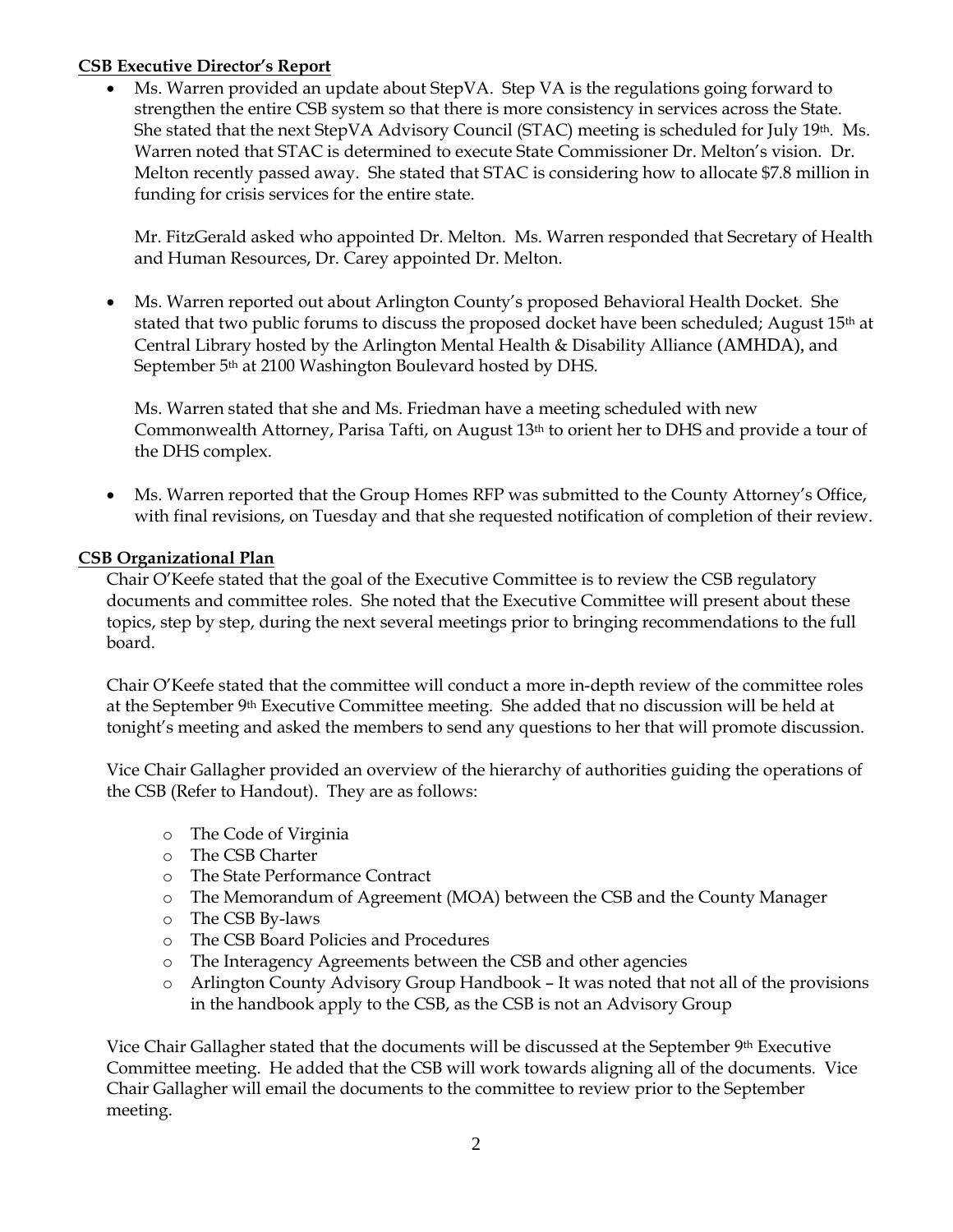Ms. Warren suggested sending the MOA to the County attorney for review prior to sending the document to the County Manager. Ms. Mauller will compare the By-laws, the MOA and the Charter for inconsistencies prior to the September 9th meeting.

In reference to updating the CSB Policies and Procedures, Ms. Skelly proposed conducting a study of the eligibility criteria for individuals with developmental disabilities (DD). She suggested establishing a small working group to include staff and to schedule two meetings; one to brainstorm ideas and one to create a working draft procedure. She noted that, after drafting and defining the eligibility criteria, the CSB could collaborate with public schools. Ms. Carria stated that the schools can provide trending data.

## **Miscellaneous Updates/Information**

• Chair O'Keefe asked the committee to notify Ms. Mauller about any upcoming events for inclusion in the calendar items on the meeting agendas.

Ms. Patton Smith reported that Child and Family Services is hosting a prevention showing of Kevin Hines' "The Ripple Effect", and will hold panel discussion afterwards, at the Shirlington Library on October  $15<sup>th</sup>$  from 6:00 p.m. to 9:00 p.m.

- Vice Chair Gallagher reported that Arthur Ginsberg, President and CEO of Community Residences provided a site tour of two of the group homes for Delegate Patrick Hope.
- Ms. Warren asked the committee which CSB programs and services they would like to have highlighted at future meetings. The committee will bring ideas to the September  $9<sup>th</sup>$  Executive Committee meeting.
- The CSB will host the annual Legislative Delegation Forum with Arlington's Legislators on November 6th from 6:00 p.m. to 7:00 p.m. in the 2100 Washington Boulevard building in the lower level auditorium.
- Chair O'Keefe provided an overview of upcoming September agenda items.
	- o Local budget priorities for submission to the County Board over the next few months.
	- o Discussion on committee roles will be on-going.
	- o Updates on relevant issues, such as the proposed Behavioral Health Docket, and sexual assault in group homes will be on-going.
	- o Action items to go forward to the CSB board will be determined.
	- o Procurement progress
	- o Updates from committee Chairs will be on-going. Lengthy topics of discussion could be added as timed agenda items.
- Ms. Warren reported that she met with the Human Resources Department (HRD) for the County to discuss the challenges of workforce development and retention of staff. She noted that salaries will be reviewed for all clinical staff in the next year. She stated that the goal is to create a career ladder to hire individuals with a particular skill set and provide training to allow for professional development.